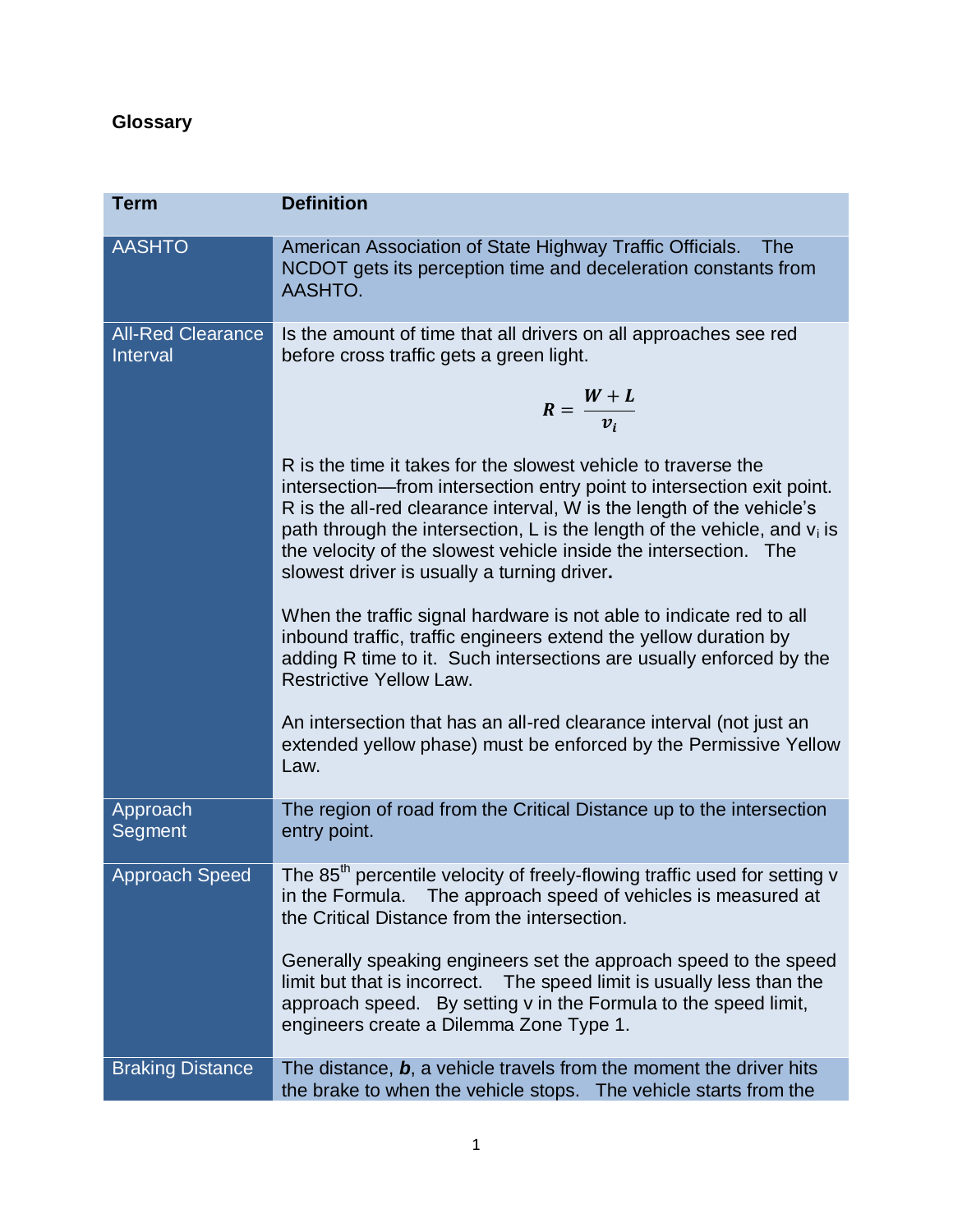|                                                | Approach Speed.                                                                                                                                                                                                                                                                                                                                                                                                 |
|------------------------------------------------|-----------------------------------------------------------------------------------------------------------------------------------------------------------------------------------------------------------------------------------------------------------------------------------------------------------------------------------------------------------------------------------------------------------------|
|                                                | $b=\frac{v^2}{2a+2Ga}$                                                                                                                                                                                                                                                                                                                                                                                          |
| Critical Distance,<br><b>Stopping Distance</b> | The distance, $c$ , required for a driver to stop. This is the distance<br>the driver travels at the Approach Speed while perceiving the light<br>turning yellow, plus the distance the driver travels while<br>decelerating to a stop.                                                                                                                                                                         |
|                                                | $c = vt_p + \frac{v^2}{2a + 2Ga}$                                                                                                                                                                                                                                                                                                                                                                               |
| <b>Critical Distance</b><br>Line               | A line on the road which the NCDOT fails to paint at a distance of<br>the Critical Distance from the intersection.<br>If the driver crosses<br>the line and then the light turns yellow, the Formula requires the<br>driver to proceed to the intersection at no less than the approach<br>If the light turns yellow before the driver crosses the light,<br>speed.<br>the Formula requires the driver to stop. |
| <b>Design Speed</b>                            | The Design Speed is the speed which engineers designed the<br>road. For example a narrow curvy road on a cliff side only handles<br>traffic going 25 mph. Any faster and a vehicle may not be able to<br>negotiate a curve and drive off the cliff.                                                                                                                                                             |
| <b>Denos Gazis</b>                             | The inventor of the Yellow Light Interval Formula. He invented the<br>Formula in 1959 while he worked for GM Research Labs. Dr.<br>Gazis died in 2004.                                                                                                                                                                                                                                                          |
| Dilemma Zone<br>Type 1                         | A region on the road where the engineer confronts the driver with a<br>no-win scenario. When the driver is within this region at the onset<br>of yellow, the driver neither has the distance to stop nor the time to<br>proceed into the intersection. No matter the driver's decision, he<br>will run a red light.                                                                                             |
|                                                | Setting the yellow time to < Yellow Change Interval Formula always<br>produces a Dilemma Zone Type 1.                                                                                                                                                                                                                                                                                                           |
|                                                | Setting a turn lane yellow change interval to the Formula always<br>creates a Dilemma Zone Type 1. Turning drivers need more time<br>than straight-thru drivers.                                                                                                                                                                                                                                                |
|                                                | Setting the yellow time $Y < t_p + v/(a + Gg)$ always produces a type<br>I dilemma zone for drivers who need to slow down before entering<br>the intersection. This includes U, left and right turning drivers.                                                                                                                                                                                                 |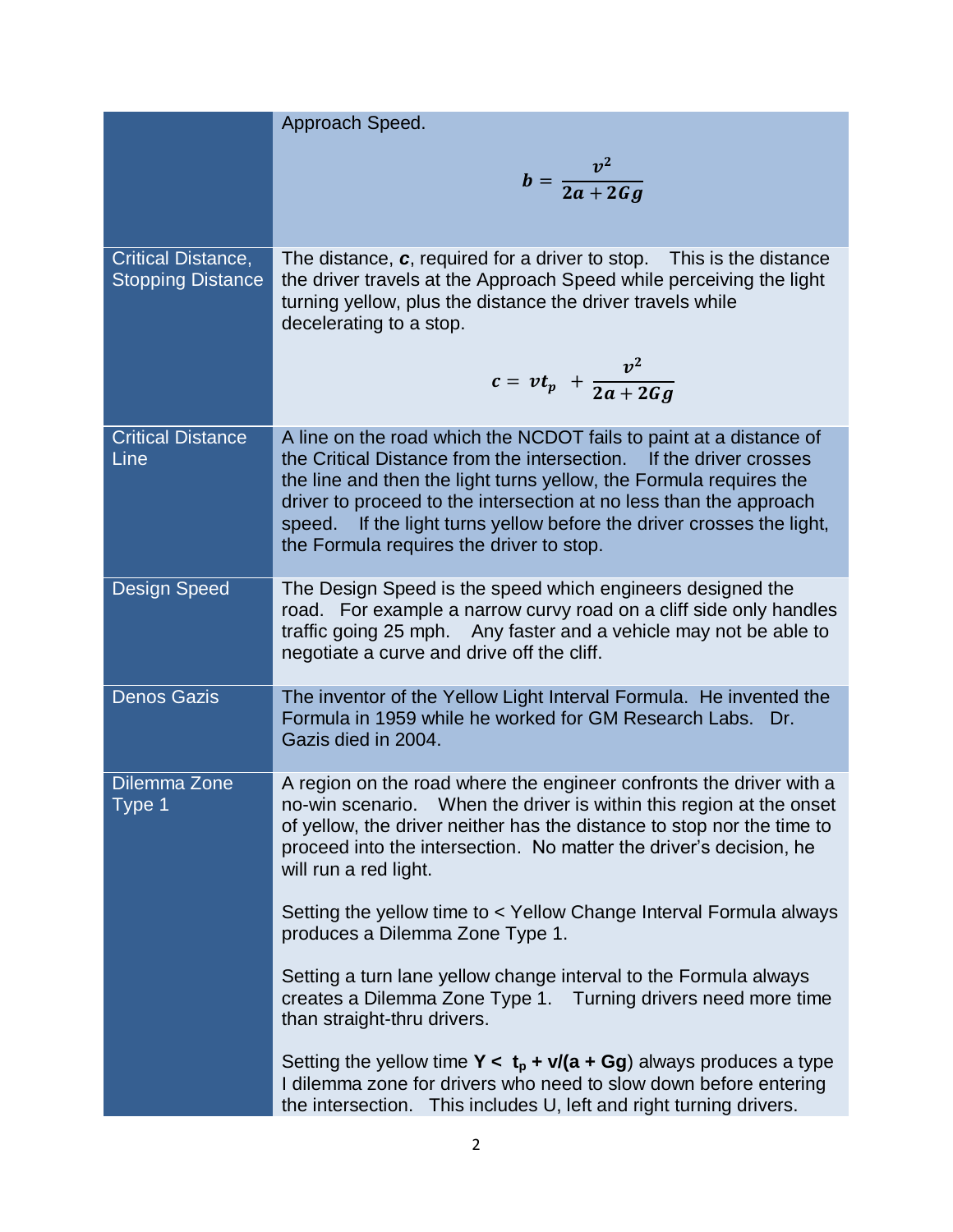|                                     | This includes drivers who have to slow down for obstacles in or at<br>the far side of the intersection—including the next intersection,<br>cars waiting at the next intersection, business entrances, or<br>opposing left turning cars who want to play chicken.                                                      |
|-------------------------------------|-----------------------------------------------------------------------------------------------------------------------------------------------------------------------------------------------------------------------------------------------------------------------------------------------------------------------|
| Dilemma Zone<br>Type 2              | A region on the road when upon seeing the light turn yellow, drivers<br>are not sure whether to stop or go. A solution is possible but it is<br>still not clear to the reasonably perceptive driver what the solution<br>is. If the driver guesses wrong by $1/10th$ of a second, the driver will<br>run a red light. |
| Engineering                         | From Merriam-Webster:                                                                                                                                                                                                                                                                                                 |
|                                     | en-gi-neer-ing noun                                                                                                                                                                                                                                                                                                   |
|                                     | 1 : the activities or function of an engineer<br>2 a: the application of science and mathematics by which the<br>properties of matter and the sources of energy in nature are made<br>useful to people<br>b: the design and manufacture of complex products <software<br>engineering&gt;</software<br>                |
| Formula                             | Computes the time it takes a vehicle to traverse the Critical<br>Distance at the Approach Speed. This in essence, defines a                                                                                                                                                                                           |
| <b>Yellow Light</b>                 | yellow light.                                                                                                                                                                                                                                                                                                         |
| Change Interval<br>Formula          | <b>Definition by Words</b>                                                                                                                                                                                                                                                                                            |
| Kinematic                           | Yellow Interval = Perception Time +                                                                                                                                                                                                                                                                                   |
| Formula for<br><b>Yellow Change</b> | [Safe Braking Distance]                                                                                                                                                                                                                                                                                               |
| <b>Interval</b>                     | <b>Speed Limit</b>                                                                                                                                                                                                                                                                                                    |
|                                     | <b>Definition by Math</b>                                                                                                                                                                                                                                                                                             |
|                                     | $Y = t_p + \frac{\left[\frac{v^2}{2a + 2Gg}\right]}{v}$                                                                                                                                                                                                                                                               |
| G                                   | Acceleration due to Earth's gravity: 32.2 ft/s <sup>2</sup>                                                                                                                                                                                                                                                           |
| Grade, g                            | The incline of a road. The slope. Rise over run. Positive values<br>represent uphill. Negative values represent downhill.                                                                                                                                                                                             |
| <b>ITE</b>                          | Institute of Transportation Engineers<br>Institute of Traffic Engineers (before 1972)                                                                                                                                                                                                                                 |